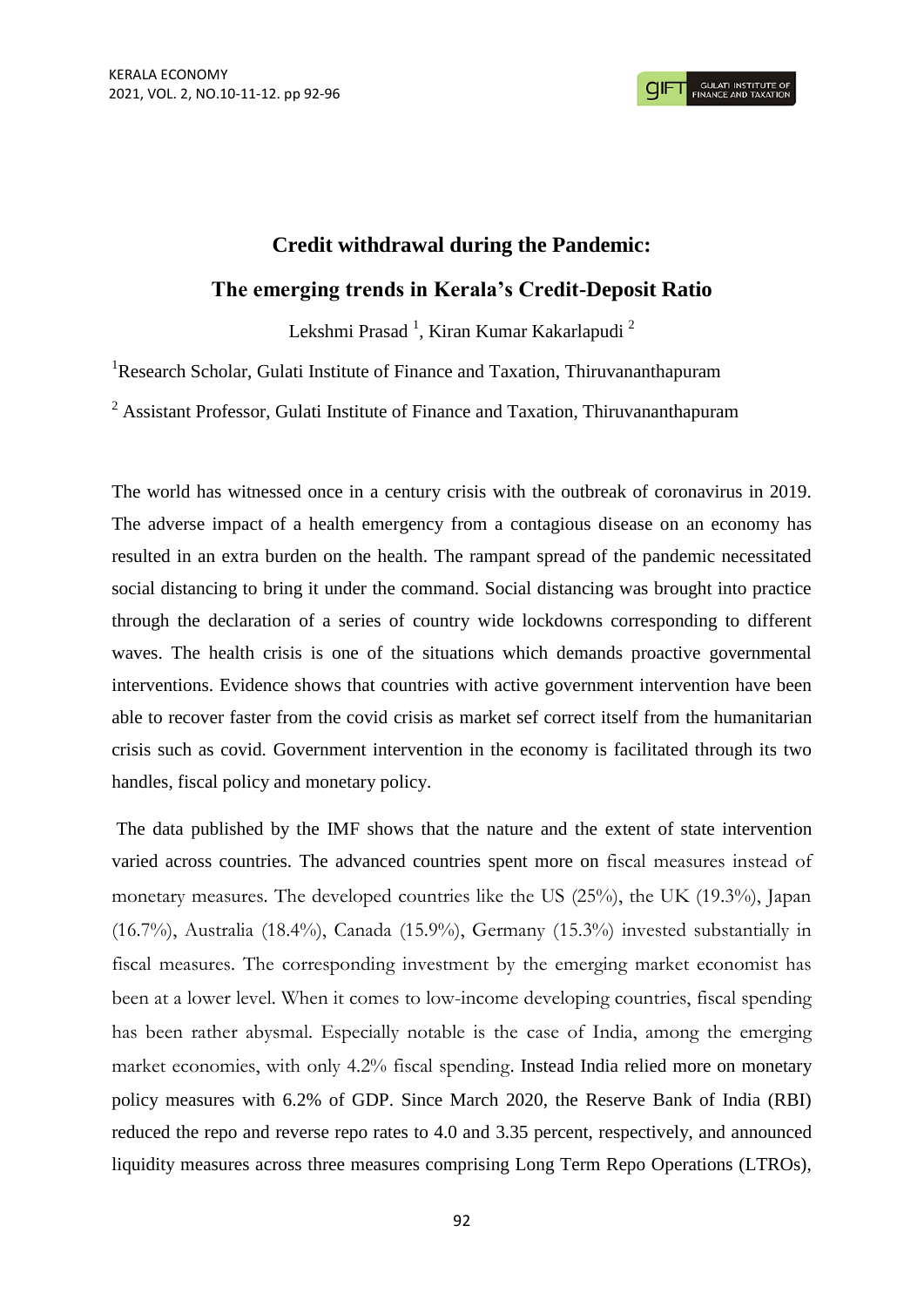a cash reserve ratio (CRR) cut of 100 bps, and an increase in marginal standing facility (MSF) to 3 percent of the Statutory Liquidity Ratio (SLR) (now further extended to September 30, 2021) and open market operations resulting in cumulative liquidity injections of 5.9 percent of GDP through September. It includes the introduction of moratoriums to individuals and small businesses during the first wave and its extension during the second wave. In addition, it has implemented working capital support for small businesses. All these measures are aimed at ensuring smooth cash flow in the economy.

Since India relied more on monetary policy measures, commercial banks play a crucial role in the economic revival. Necessary credit infusion in the economy could help firms to smooth the production process while the households will be able to meet their demand requirements. In this context, this study analyses credit allocation by the commercial banks during the Pandemic in Kerala in comparison with other south Indian states. The monthly data on credit and deposits of commercial banks published by the RBI is used for the analysis.

## **1. Deposits and Credit during the Pandemic**

Since millions lost employment and livelihood opportunities during the pandemic, the loss of income could manifest in deposits. To analyze the impact of the pandemic on deposits and credit, growth rates for six quarters (2020 Q1 to 2021 Q2) is presented. The trend of the growth of deposits (Table:1) indicates a positive growth rate across all quarters of 2020-21 and the only exception for the same is Karnataka where the deposit growth rate is highly fluctuating and the alternative quarters are showing negative growth rates. The Q1 of 2020-21 which represents the nation-wide lockdown period showed the highest growth across all South Indian states except Karnataka. The deposit growth in four out of five south Indian states is higher than the national average. Among all, Andhra Pradesh and Telangana showed the highest increase in deposits. These high deposits growth during the peak of the pandemic could be attributed to two factors. One, the lockdown measures reduced the consumption of those employed in the formal sector resulting in increase in the value of deposits. Two, states increase in the direct cash transfers especially to people below poverty to smoothen their consumption needs. It may be noted that Andhra Pradesh and Telangana governments provided cash transfers during the pandemic while Kerala relied heavily on in-kind transfers like food-kit. This is perhaps the reason behind Kerala's low deposit growth in 2020-21 Q1. The growth reduced in subsequent quarters in most of the states. However, 2021-22 shows a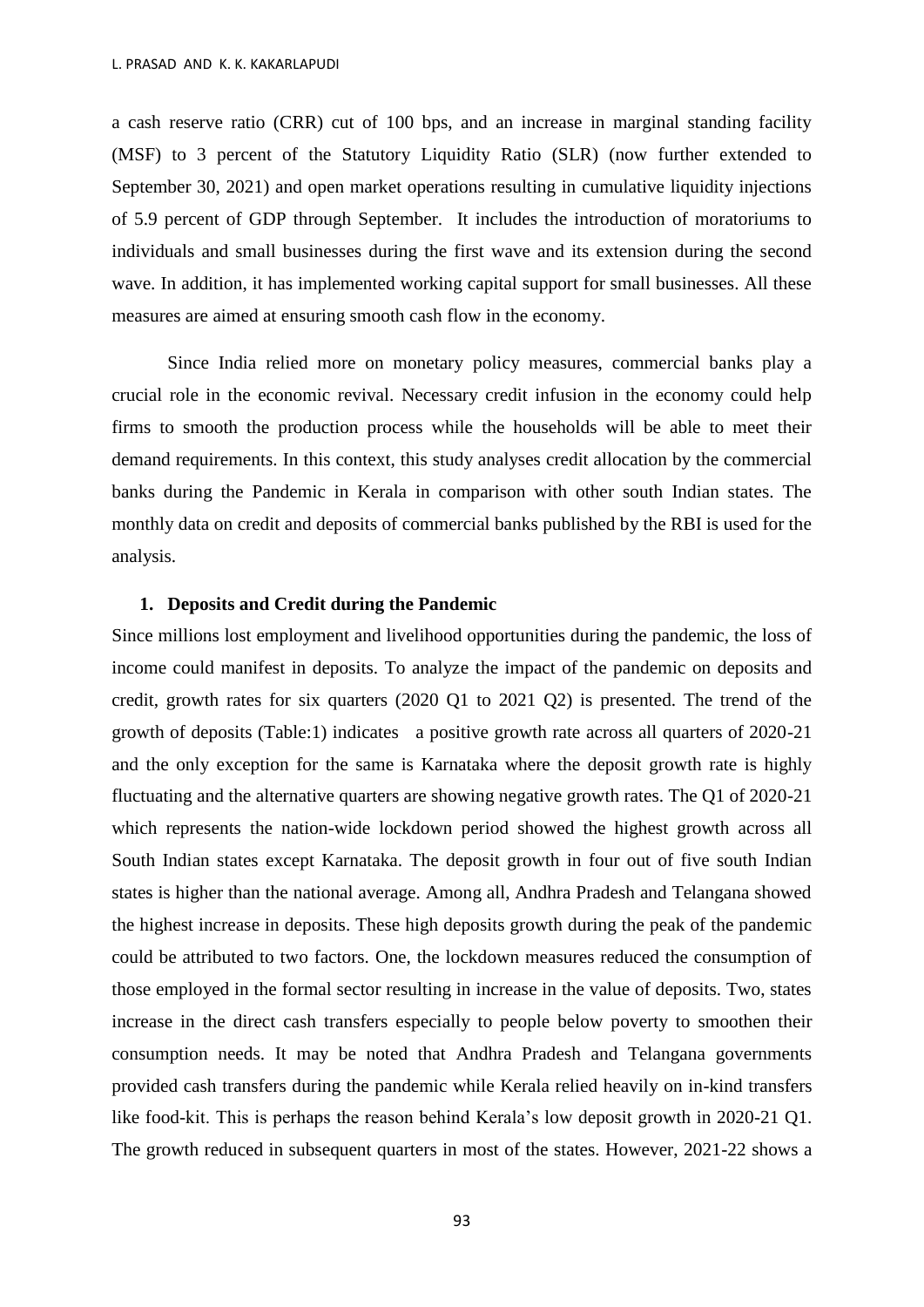| Table 1: Quarterly Bank Deposit (Credit) Growth Rate (%) from the Previous Year, 2019-20 to<br>2021-22 |           |              |                |                |           |               |
|--------------------------------------------------------------------------------------------------------|-----------|--------------|----------------|----------------|-----------|---------------|
| <b>STATES</b>                                                                                          | 2020-21   |              |                |                | 2021-22   |               |
|                                                                                                        | Q1        | $\mathbf{Q}$ | Q <sub>3</sub> | Q <sub>4</sub> | Q1        | $\mathbf{Q}2$ |
|                                                                                                        | 9.34      | 8.77         | 5.10           | 2.75           | 7.92      | $-10.88$      |
| <b>ANDHRA PRADESH</b>                                                                                  | $(-4.59)$ | $(-1.64)$    | (2.91)         | (5.36)         | (3.07)    | (0.62)        |
|                                                                                                        | $-1.46$   | 1.63         | $-1.95$        | $-2.03$        | 0.17      | $-1.90$       |
| <b>KARNATAKA</b>                                                                                       | $(-3.31)$ | $(-1.06)$    | (0.43)         | $(-0.37)$      | (2.52)    | (1.50)        |
|                                                                                                        | 2.93      | 2.69         | 3.97           | 1.01           | $-3.16$   | $-4.05$       |
| <b>KERALA</b>                                                                                          | $(-8.58)$ | $-7.58$      | $(-6.24)$      | $(-1.46)$      | (0.64)    | (0.54)        |
|                                                                                                        | 3.62      | 2.42         | 0.75           | 0.63           | $-6.77$   | $-3.82$       |
| <b>TAMIL NADU</b>                                                                                      | $(-4.18)$ | $(-4.20)$    | $(-3.12)$      | $(-2.92)$      | $(-1.68)$ | $(-1.81)$     |
|                                                                                                        | 6.38      | 3.98         | 6.79           | 15.54          | $-2.07$   | $-1.93$       |
| <b>TELANGANA</b>                                                                                       | $(-1.81)$ | (0.78)       | (3.64)         | (3.96)         | (2.18)    | (4.46)        |
|                                                                                                        | 1.35      | 0.98         | 1.069          | 2.8            | $-1.49$   | $-0.95$       |
| <b>ALL INDIA</b>                                                                                       | $(-5.34)$ | $(-3.1)$     | $(-1.14)$      | $(-0.82)$      | $(-0.4)$  | (1.2)         |

negative growth in both the quarters and the decline in high in Andhra Pradesh and Telangana.

Source: Own calculation based on Basic Statistical Returns of Scheduled Commercial Banks in India Note: The figures in the brackets are Quarterly Bank Credit Growth Rate (%) from the previous year 2019-20 to 2020-21

The bracket figures in Table 1 depict the Year-on-Year growth rate of credits of the South Indian states. In contradiction to the trend of growth of deposits, credit growth has declined from the very first quarter of 2020-21. Kerala and Tamil Nadu are the two states who witnessed a negative growth rate difference throughout all the quarters of 2020-21. This is in tune with the All India figures. When Kerala picked up to positive signs in the first two quarters of 2021-22, Tamil Nadu, being the most industrialized state in India, remained exhibiting negative signs. This is the solitary condition of Tamil Nadu where all the other states have shown improving trends for the corresponding period. An interesting factor which could be observed from the two tables above is that the signs of the difference in the growth rates are just opposite across almost all rows.

The credit-deposit (CD) ratio shows a declining trend during the pandemic in all the states except Andhra Pradesh. The CD ratio was 123 per cent in 2019-20 Q4 and it gradually increased to 127 per cent by 2021-22 Q2. Kerala ranks among the lowest in CD ratio among all the south Indian states. The CD ratio of Kerala declined from 65 per cent before the pandemic (2019-20 Q4) to 59 per cent in 2021-22 Q2. During this period Tamil Nadu experienced a 10 per cent decline and Telangana experienced a 7 per cent decline in CD ratio compared to a 5 per cent decline at all Indian levels. It appears that the decline in CD of four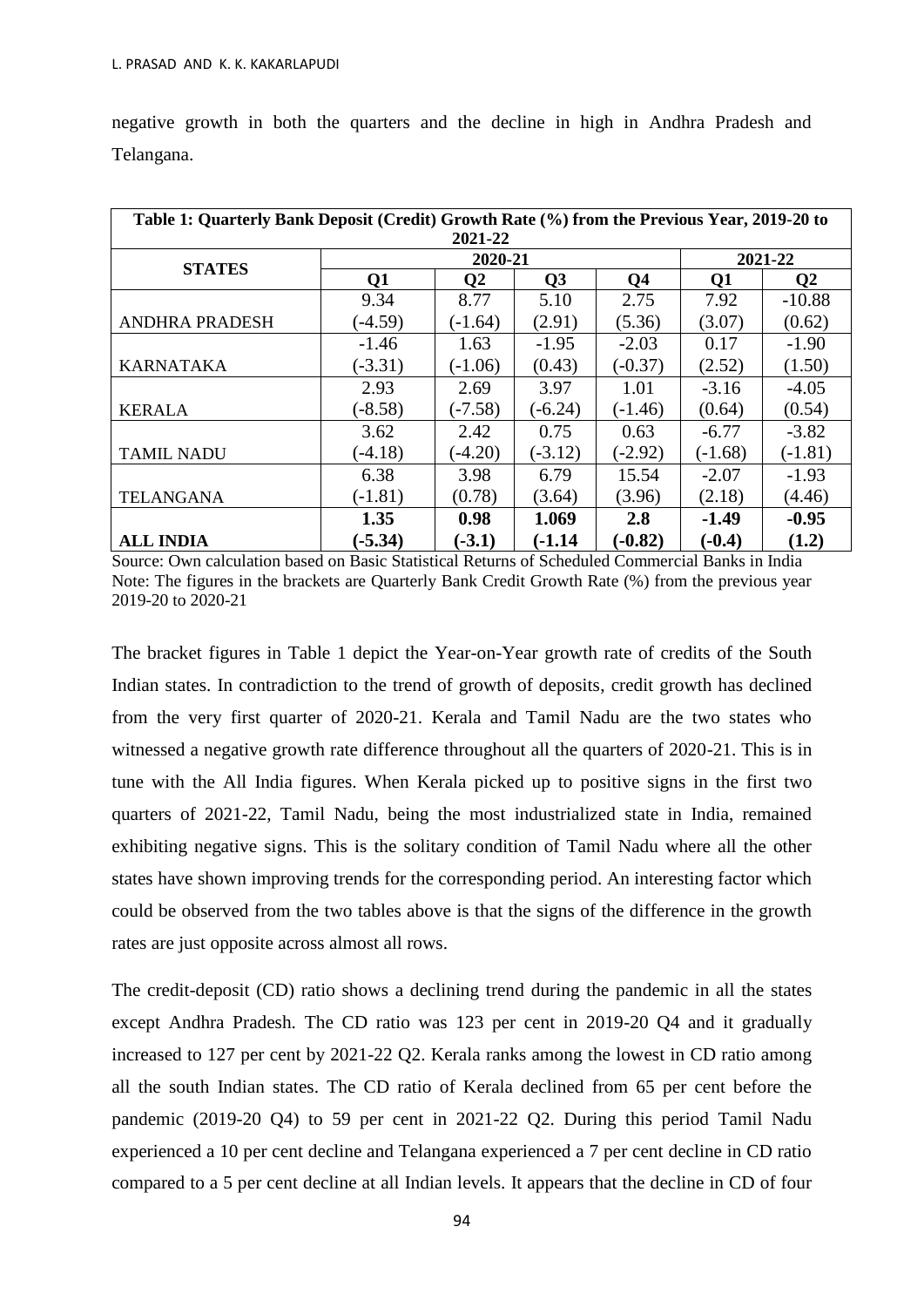south Indian states is higher than the national average. This has very serious implications on the economic revival. Despite the interventions by the RBI, commercial banks are withdrawing from credit provisioning. For a quick economic revival, it is important that the banks play a proactive role in helping the large micro and medium enterprises through credit provisioning.



Figure 1: Credit-Deposit Ratio of South Indian States

Source: RBI

## **2. Conclusion**

Financial intermediation is an integral requirement of an economy since it facilitates financial flows in the system. We analyzed the trends in the growth of deposits, credit and credit-deposit of Kerala in comparison with South Indian states during the pandemic. The analysis shows that Kerala experienced on of the lowest deposit growth and highest decline in credit growth during the pandemic. This has resulted in a decline in CD ratio during the pandemic. At the same time the Public Sector Banks recorded a net profit of Rs. 31,820 crore in financial year 2021, which the highest during the last five years as per Finance Minister Nirmala Sitharaman. Hence, this study argues that commercial banks have withdrawn from lending instead of scaling up the credit allocation for the business revival.

## **References**

Das, A., Senapati, M., & John J. (2009). Impact of Agricultural Credit on Agriculture Production: An Empirical Analysis in India. Reserve Bank of India Occasional Paper, 30(2).